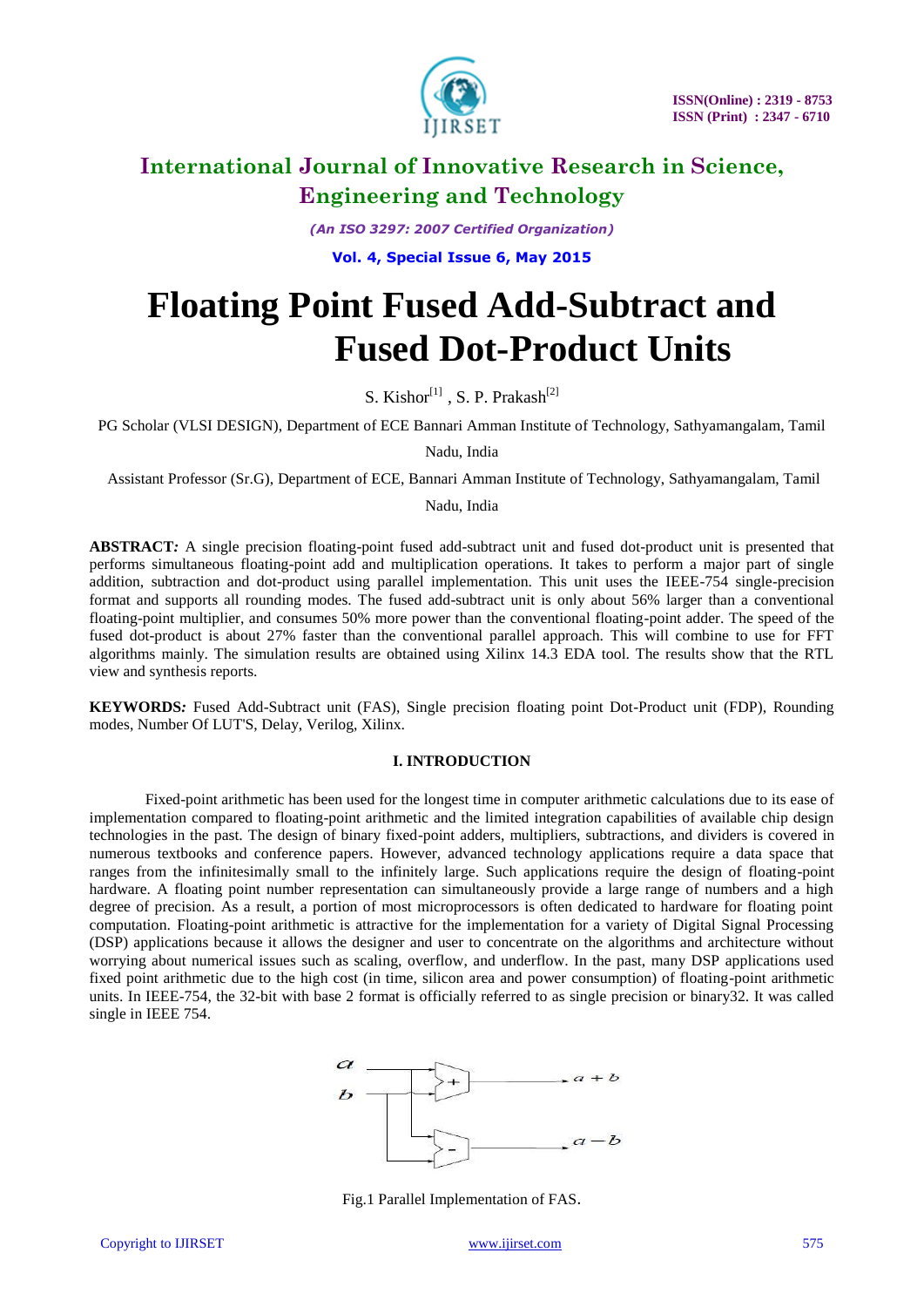

*(An ISO 3297: 2007 Certified Organization)*

#### **Vol. 4, Special Issue 6, May 2015**

This is required, for example, in computation of the FFT butterfly operation. In traditional floating-point hardware these operations may be performed in a serial fashion which limits the throughput. The use of a fused addsubtract (fused AS) unit in fig.1 and fused dot-product unit (FDP) in fig.2 accelerates the butterfly operation. Alternatively, the addition and subtraction may be performed in parallel with two floating-point adders which is expensive (in silicon area and in power consumption).



Fig.2 Parallel Implementation of FDP

This paper is organized as following. Section I describes the introduction about FAS and FDP for FFT applications. Section II Floating Point FAS. Section III Floating-Point FDP. Section IV Simulation and performance analysis in table forms are shown in Table (2-3), followed by the conclusion in Section V.

#### **II. FLOATING POINT FUSED ADD-SUBTRACT UNIT**

The architecture of the fused add-subtract unit is derived from the floating-point add unit. The exponent difference, significant shift and exponent adjustment functions can be performed once with a single set In Fig.3 shows the architecture of the fused add-subtract unit, the blocks with white background are the same blocks used for a single floating-point add operation. The blocks with green background are additional blocks used to perform the subtract operation, and the blocks with yellow background are similar to the floating point add blocks, but with extended functionality to calculate the sign and exponent for the new subtract operation



Fig.3 Floating-Point Fused Add-Subtract Unit

It detects the effective operation based on the signs of the two operands and the intended operation. It also generates guard and pre-sticky bits that aid in the proper rounding of the final results. In a parallel conventional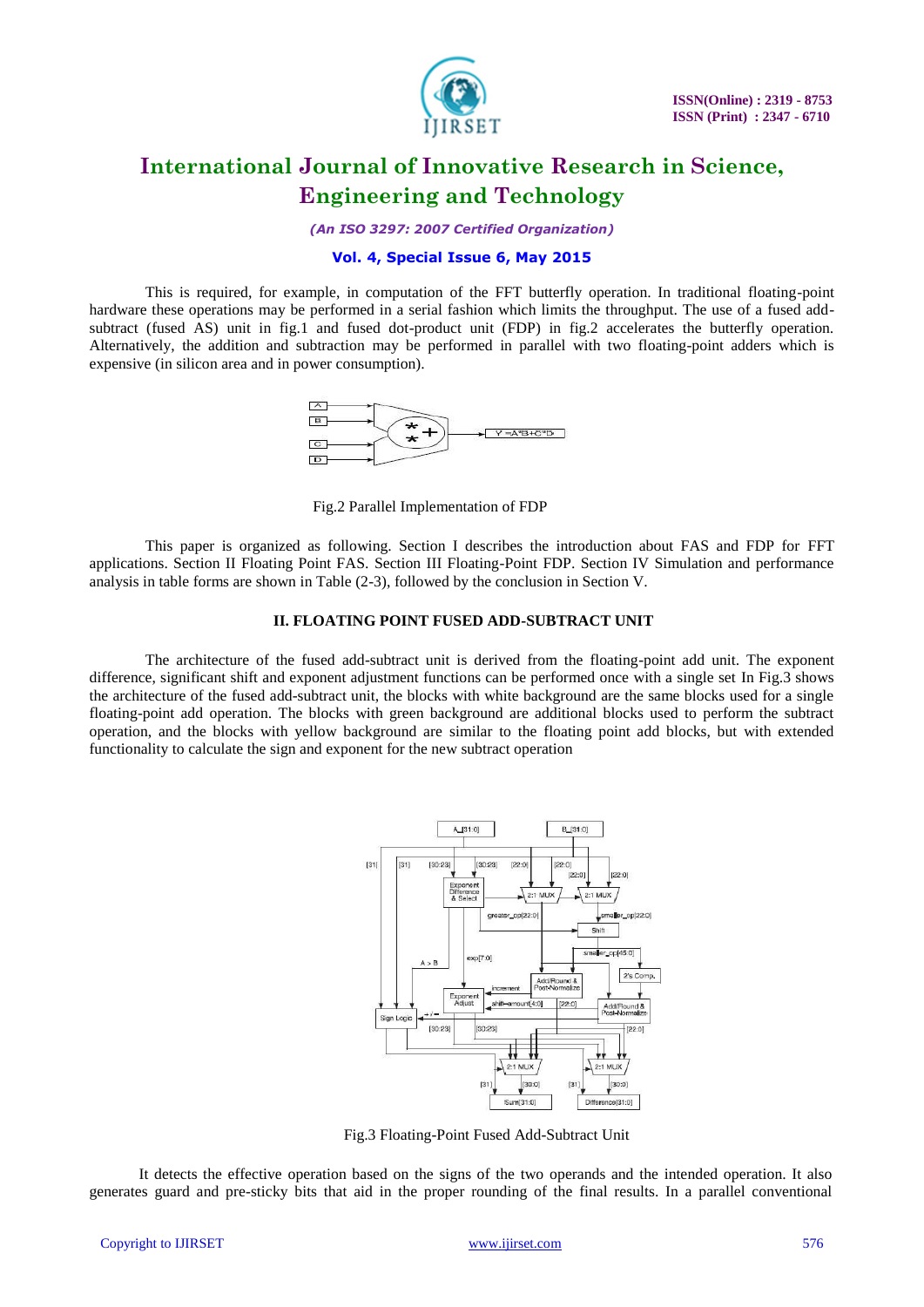

*(An ISO 3297: 2007 Certified Organization)*

#### **Vol. 4, Special Issue 6, May 2015**

implementation of the fused add-subtract such as that two floating-point adders are used to perform the operation. This approach is fast, however, the area and power overhead is large because two floating point add/subtract units are used.

In a conventional implementation of the fused add-subtract one floating-point adder/Subtractor is used to perform the operation in addition to a storage element to store the addition or subtraction result. This approach is very efficient in terms of area. However, due to the serial execution of both operations, the time needed to get both results is twice the time needed by the parallel approach. Also since a storage element is used, it adds slightly to the area and power overhead, through two floating-point adders operating.

#### **III. FLOATING POINT FUSED DOT-PRODUCT UNIT**

The architecture of the fused dot-product unit is derived from the floating-point add unit. The exponent difference, significand shift and exponent adjustment functions can be performed once with a single set of hardware, with the results shared by both the add and the subtract operations in fig.3. New add and normalize blocks are needed for the new subtract operation. It shows the architecture of the fused add-subtract unit, the blocks with white background are the same blocks used for a single floating-point add operation. The blocks with green background are additional blocks used to perform the subtract operation, are similar to the floating point add blocks, but with extended functionality to calculate the sign and exponent for the new subtract operation. Since two operations are explicitly performed for sum and difference results (e.g., if the addition is used for the sum, the subtraction is used for the difference), the addition and subtraction are separately placed and only one LZA and normalization (for the subtraction) is required.

Assuming both sign bits are positive, the addition and subtraction are performed separately. Then, two multiplexers select the sum and difference with the operation decision bit, which is the XOR of the two sign bits. This will realize their Dot-product format of multiplication and sum them again to make as FDP for better than serial implementation. This FDP will increase the efficiency of FFT implementation.



Fig.4 Floating point Fused Dot-Product Unit

#### **IV. SIMULATION RESULTS AND PERFORMANCE ANALYSIS**

The various arithmetic modules, Conventional floating point multiplier, Fused Add-Subtract unit and Fused dot-product unit are developed using Verilog. (fig.5 - fig.6 show that FAS & FDP symbol and fig.7 – fig.9 show that RTL view of FAS & FDP).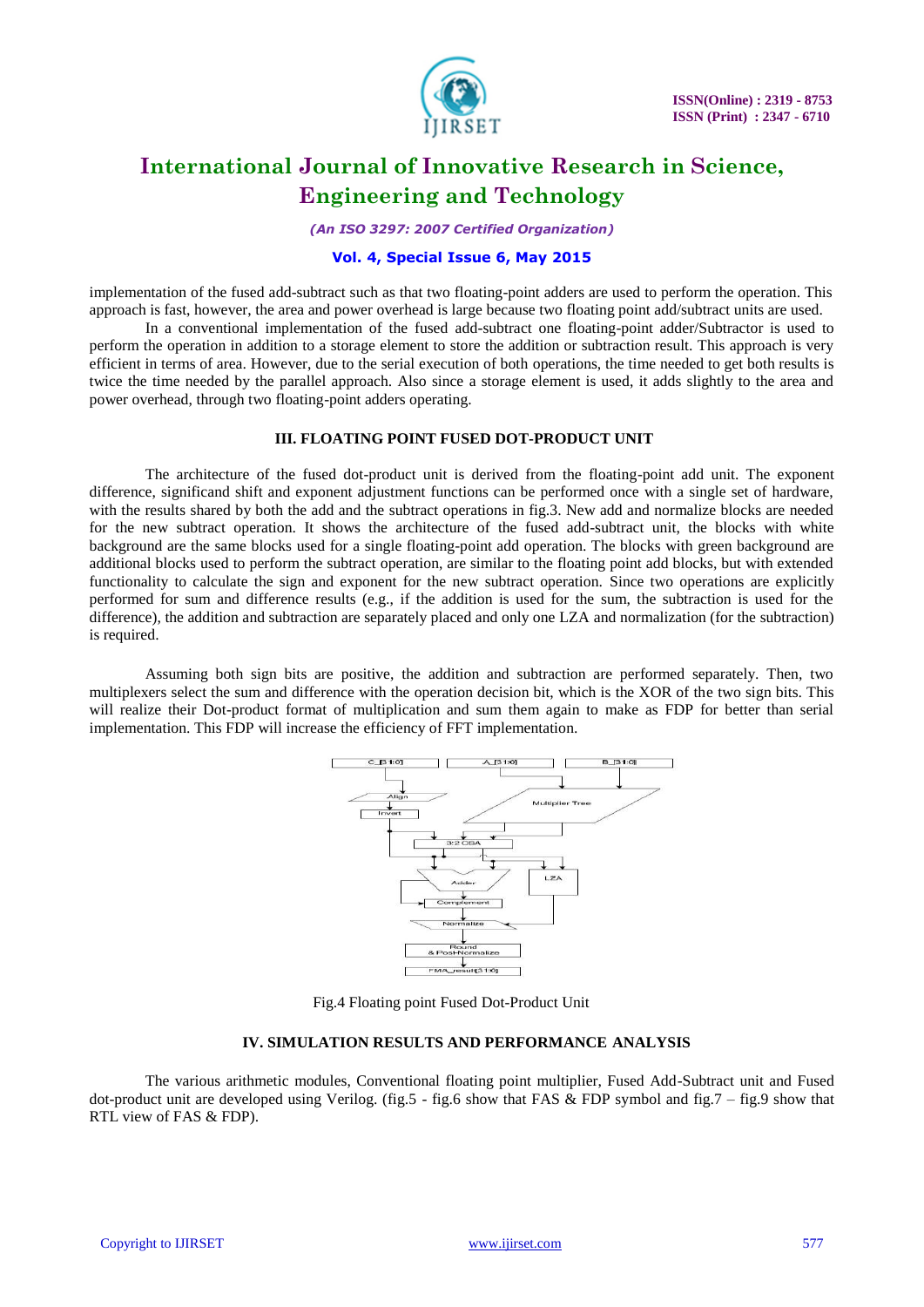

*(An ISO 3297: 2007 Certified Organization)*

**Vol. 4, Special Issue 6, May 2015**



Fig.5 FAS symbol Fig.6 FDP symbol





Fig.7 RTL view of FAS





Fig.8 RTL view of FAS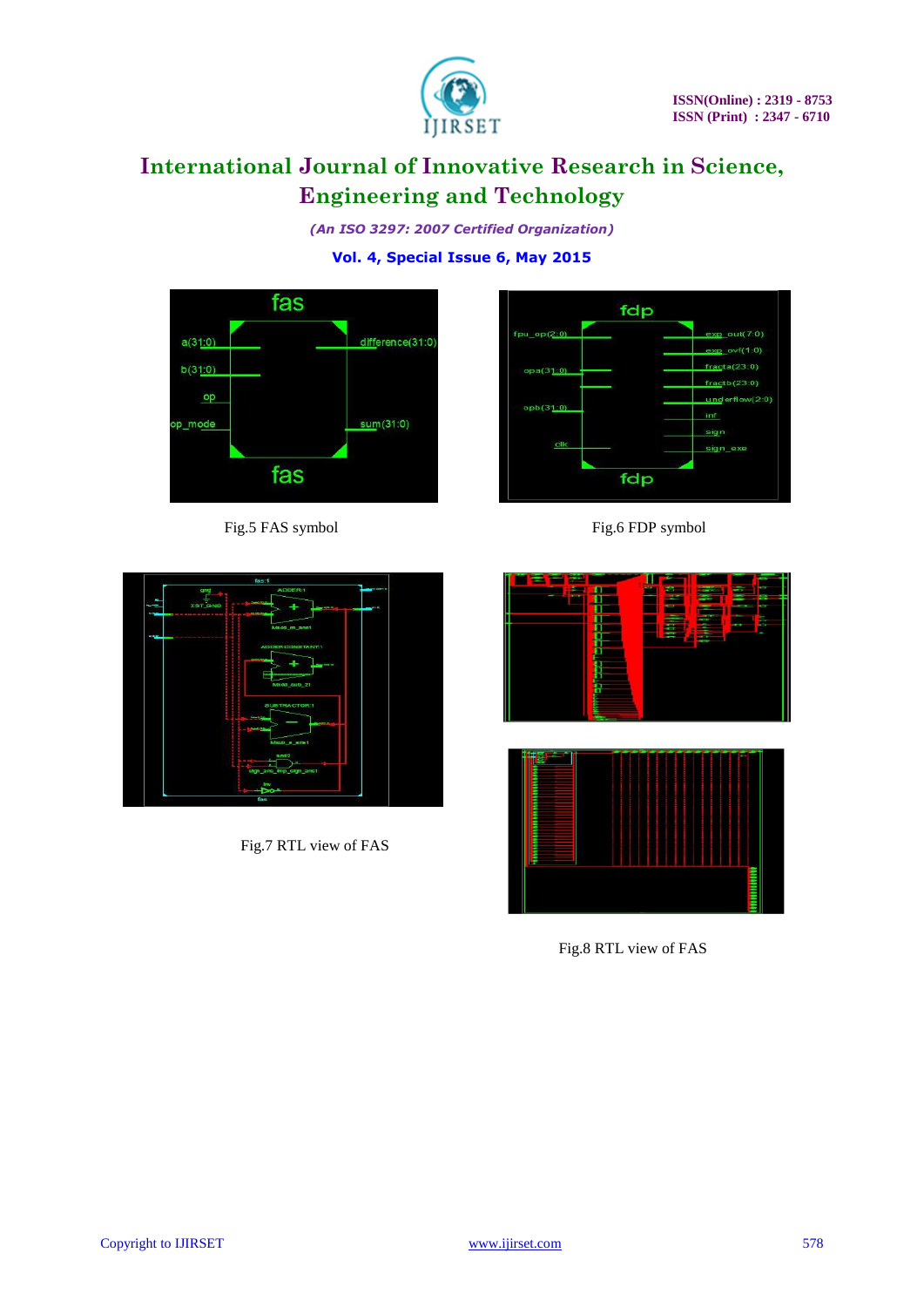

*(An ISO 3297: 2007 Certified Organization)*

#### **Vol. 4, Special Issue 6, May 2015**

|                                              |                 |                                  |               |               |                                  |               |               |               | 13,000,000 ps |                    |
|----------------------------------------------|-----------------|----------------------------------|---------------|---------------|----------------------------------|---------------|---------------|---------------|---------------|--------------------|
| Name                                         | Value           |                                  | 12,999,994 ps | 12,999,995 ps | $ 12,999,996$ ps                 | 12,999,997 ps | 12,999,998 ps | 12,999,999 ps | 13,000,000 ps | $\frac{13,000}{1}$ |
| <b>M</b> a(31:0)<br>×                        | 010101000101010 |                                  |               |               | 01010100010101000110001000101110 |               |               |               |               |                    |
| b310                                         | 010101000101010 |                                  |               |               | 01010100010101000110001000101110 |               |               |               |               |                    |
| $\blacksquare$ $c[31:0]$                     | 010101000101010 | 01010100010101000110001000101110 |               |               |                                  |               |               |               |               |                    |
| $\blacktriangleright$ $\blacksquare$ d[31:0] | 010101000101010 |                                  |               |               | 01010100010101000110001000101110 |               |               |               |               |                    |
| ехр_1(7:0)<br>٠                              | 01010000        |                                  |               |               | 01010000                         |               |               |               |               |                    |
| exp_2[7:0]                                   | 01010000        |                                  |               |               | 01010000                         |               |               |               |               |                    |
| m_1[45:0]<br>٠                               | 011011110100001 |                                  |               |               |                                  |               |               |               |               |                    |
| m 2(45:0)<br>ь                               | 011011110100001 |                                  |               |               |                                  |               |               |               |               |                    |
| lly as                                       | O               |                                  |               |               |                                  |               |               |               |               |                    |
| le bs                                        |                 |                                  |               |               |                                  |               |               |               |               |                    |
| lig as                                       | O               |                                  |               |               |                                  |               |               |               |               |                    |
| lij <sub>e</sub> ds                          | ø               |                                  |               |               |                                  |               |               |               |               |                    |
| <b>RA</b><br>e1[7:0]                         | 10101000        |                                  |               |               | 10101000                         |               |               |               |               |                    |
| e2[7:0]                                      | 10101000        |                                  |               |               | 10101000                         |               |               |               |               |                    |
| e3[7:0]                                      | 10101000        |                                  |               |               | 10101000                         |               |               |               |               |                    |
| e47:0                                        | 10101000        |                                  |               |               | 10101000                         |               |               |               |               |                    |
| m1220<br>$\sim$                              | 101010001100010 |                                  |               |               | 10101000110001000101110          |               |               |               |               |                    |
|                                              |                 | X1: 13,000,000 ps                |               |               |                                  |               |               |               |               |                    |



| Logic Utilization                           | Used           | Available | Utilization |
|---------------------------------------------|----------------|-----------|-------------|
| Number of Slice<br>LUT's                    | 360            | 27288     | 1%          |
| Number of Fully<br><b>Used LUT-FF Pairs</b> | $\overline{4}$ | 363       | 1%          |
| Number of Bonded<br><b>IOBs</b>             | 136            | 296       | 45%         |
| Number of<br><b>BUFG/BUFGCTRLS</b>          |                | 16        | 6%          |

| TABLE 1 Performance Analysis of FAS |  |
|-------------------------------------|--|
|                                     |  |

#### **V. CONCLUSION**

This proposed fused architecture has been specifically designed for faster than conventional floating point add-subtract unit and multiplier and provide a slightly more accurate result. Both Fused FDP and FAS unit is more efficient than the older designs. FAS are more sense only rounding is performed over 3 rounding in parallel approaches. Mainly these architecture is useful for FFT implementation where we use of 2 FAS and 2 FDP unit for Radix- 2 FFT will designed for future. The proposed system reduces the shift amount and normalization is applied to reduce the size of significand addition and LZA reduces the reduction tree. Thus it improves more in Future work of FFT implementations.

#### **REFERENCES**

<sup>[1]</sup> Saleh and E.E. Swartzlander, Jr., "A Floating-Point Fused Add-Subtract Unit," Proc. IEEE Midwest Symp. Circuits and Systems